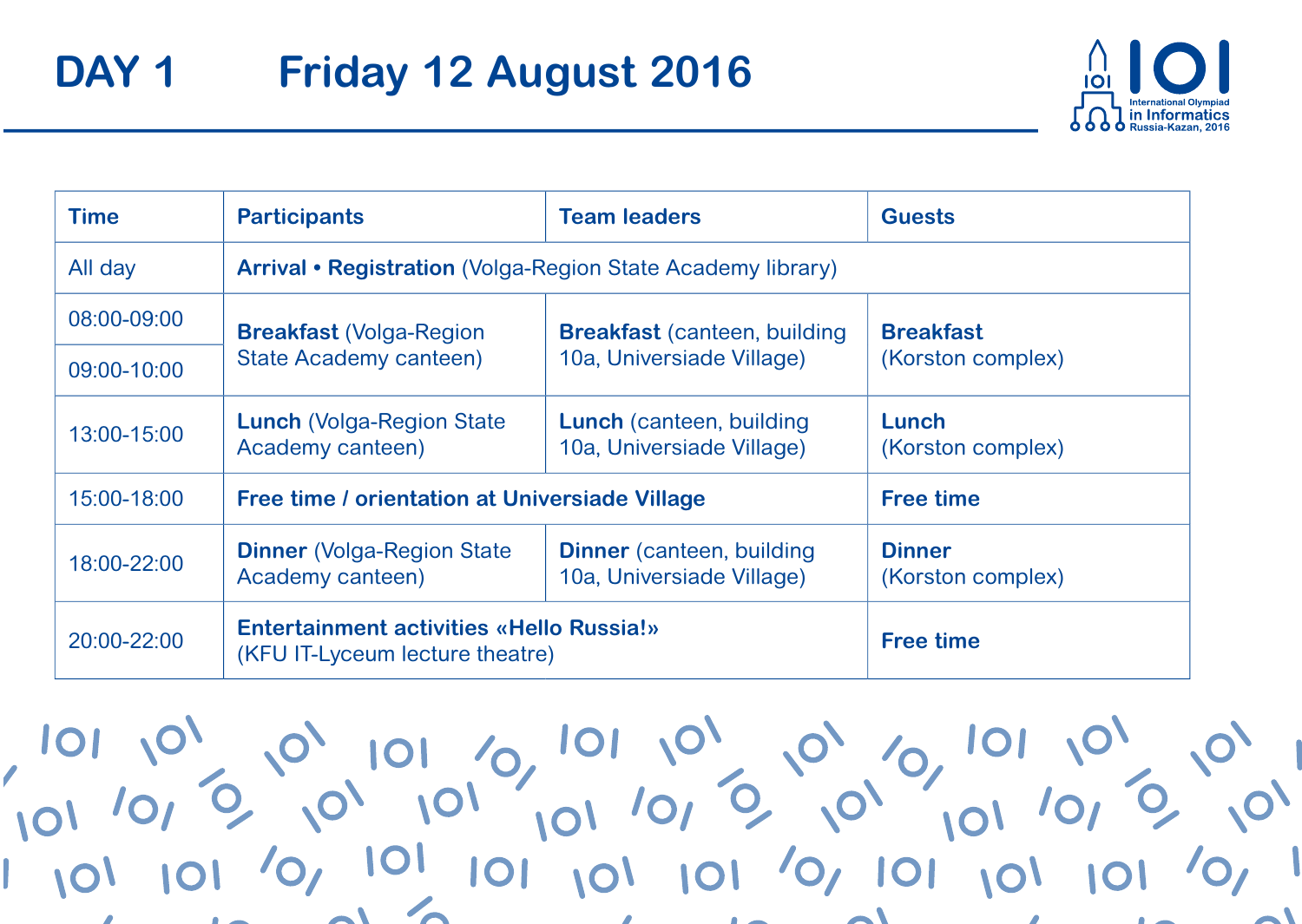## DAY 2 Saturday 13 August 2016



| <b>Time</b>     | <b>Participants</b>                                                                              | <b>Team leaders</b>                                              | <b>Guests</b>                                                              |
|-----------------|--------------------------------------------------------------------------------------------------|------------------------------------------------------------------|----------------------------------------------------------------------------|
| $07:00 - 09:00$ | <b>Breakfast (Volga-Region State)</b>                                                            | <b>Breakfast (canteen, building</b><br>10a, Universiade Village) | <b>Breakfast (Korston complex)</b>                                         |
| 09:00-09:30     | Academy canteen)                                                                                 | General assembly 1 *                                             |                                                                            |
| 09:30-10:00     | <b>Seating of participants</b><br>(Volga-Region State Academy<br>sports hall)                    | <b>Transfer to Volga-Region State</b><br>Academy                 | Acquaintance with IOI<br>competition areas, Tour<br>of Universiade Village |
| 10:00-11:00     |                                                                                                  |                                                                  |                                                                            |
| 11:00-12:00     | <b>Practice round</b><br>(Volga-Region State Academy sports hall)                                |                                                                  | <b>Transfer to Korston complex</b>                                         |
| 12:00-12:30     |                                                                                                  |                                                                  | <b>Lunch</b> (Korston complex)                                             |
| 12:30-13:00     | <b>Lunch (Volga-Region State)</b>                                                                | Lunch (canteen, building 10a,                                    |                                                                            |
| 13:00-14:00     | Academy canteen)                                                                                 | Universiade Village)                                             | <b>Transfer to Volga-Region State</b><br>Academy                           |
| 14:00-15:00     | <b>Opening ceremony</b>                                                                          |                                                                  |                                                                            |
| 15:00-16:00     | (Volga-Region State Academy concert hall)                                                        |                                                                  |                                                                            |
| 16:00-17:00     | <b>Free time</b>                                                                                 | General assembly 2*                                              | Sightseeing tour of Kazan,                                                 |
| 17:00-18:00     | <b>Explaining of Olympiad rules to participants</b><br>(Volga-Region State Academy concert hall) |                                                                  | Walking tour of the Kremlin,<br>Souvenir shopping.                         |
| 18:00-19:30     | <b>Dinner</b> (Volga-Region State)<br>Academy canteen)                                           | Dinner (canteen, building 10a,<br>Universiade Village)           | Interactive programme at<br>Tugan Avylym restaurant (with                  |
| 19:30-21:30     |                                                                                                  | General assembly 3 <sup>*</sup>                                  | dinner)                                                                    |
| 21:30-22:00     | <b>Relaxation / Acclimatisation</b>                                                              | <b>Translation of tasks</b><br>(KFU IT-Lyceum)                   | <b>Free time</b>                                                           |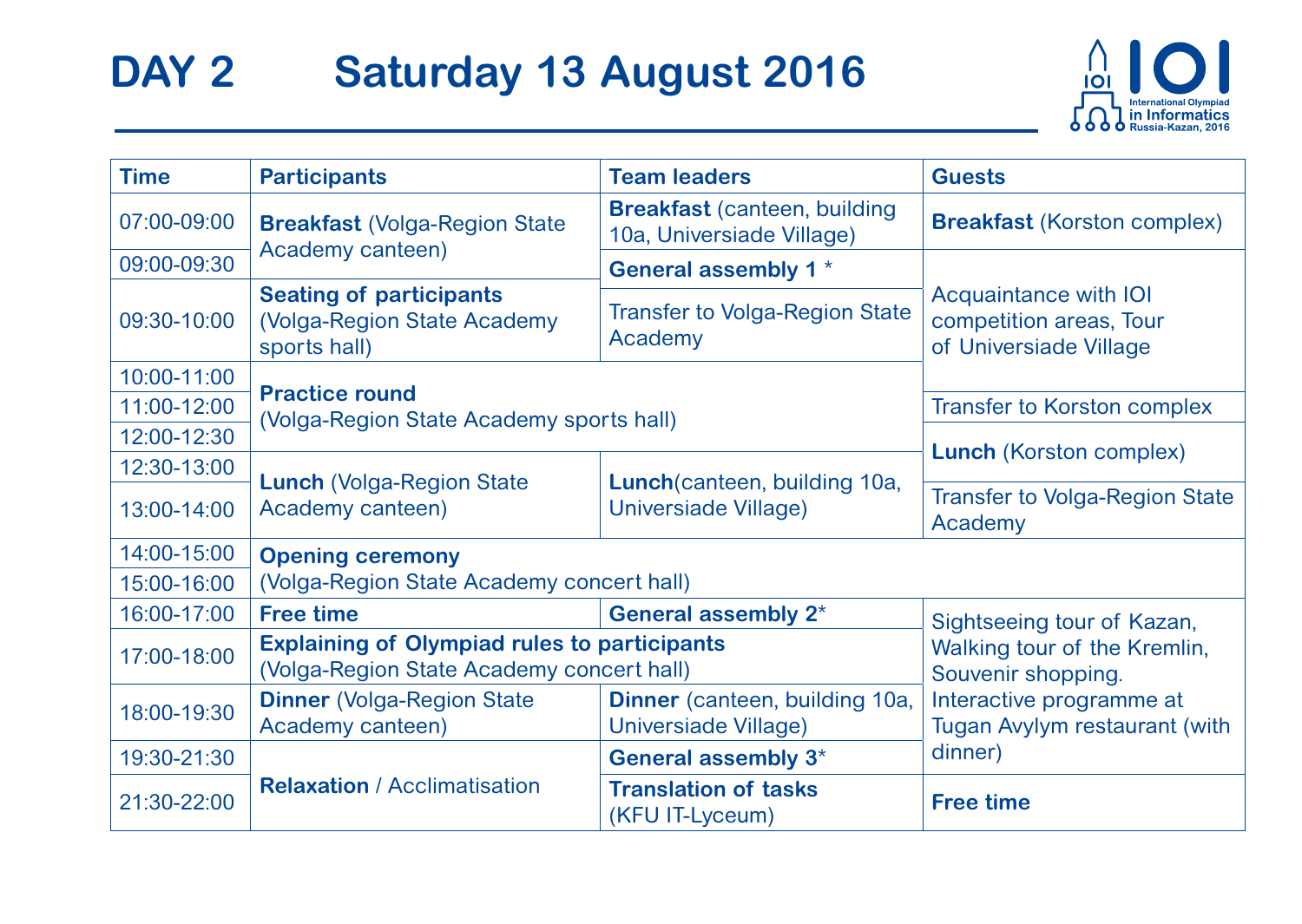### DAY<sub>3</sub> **Sunday 14 August 2016**



| <b>Time</b> | <b>Participants</b>                                                           | <b>Team leaders</b>                                               | <b>Guests</b>                                                                                                                |
|-------------|-------------------------------------------------------------------------------|-------------------------------------------------------------------|------------------------------------------------------------------------------------------------------------------------------|
| 07:00-08:00 | <b>Breakfast (Volga-Region</b>                                                |                                                                   |                                                                                                                              |
| 08:00-08:30 | State Academy canteen)                                                        | <b>Breakfast (canteen, building)</b><br>10a, Universiade Village) | <b>Breakfast</b>                                                                                                             |
| 08:30-09:00 | <b>Seating of participants</b><br>(Volga-Region State<br>Academy sports hall) |                                                                   | (Korston complex)                                                                                                            |
| 09:00-10:00 |                                                                               |                                                                   |                                                                                                                              |
| 10:00-11:00 | <b>Competition</b>                                                            |                                                                   |                                                                                                                              |
| 11:00-12:00 | <b>Round 1 (Volga-Region State)</b><br>Academy sports hall)                   | 1st IOI Conference*                                               | <b>Excursion to the Bolgar</b><br><b>Historical and Architectural</b><br><b>Museum and Conservation</b><br>Area (with lunch) |
| 12:00-13:00 |                                                                               |                                                                   |                                                                                                                              |
| 13:00-14:00 |                                                                               |                                                                   |                                                                                                                              |
| 14:00-15:30 | <b>Lunch (Volga-Region State)</b><br>Academy canteen)                         | Lunch (canteen, building 10a,<br>Universiade Village)             |                                                                                                                              |
| 15:30-17:00 | <b>Results of Round 1</b><br>(Volga-Region State Academy sports hall)         |                                                                   |                                                                                                                              |
| 17:00-18:00 | Sightseeing tour of Kazan with visit to Kazan Kremlin                         |                                                                   |                                                                                                                              |
| 18:00-19:30 |                                                                               |                                                                   | <b>Dinner</b>                                                                                                                |
| 19:30-21:00 | <b>Dinner</b> (Volga-Region State)<br>Academy canteen)                        | Dinner (canteen, building 10a,<br>Universiade Village)            | (Korston complex)                                                                                                            |
| 21:00-22:00 | <b>Free time</b>                                                              | General assembly 4*                                               | <b>Free time</b>                                                                                                             |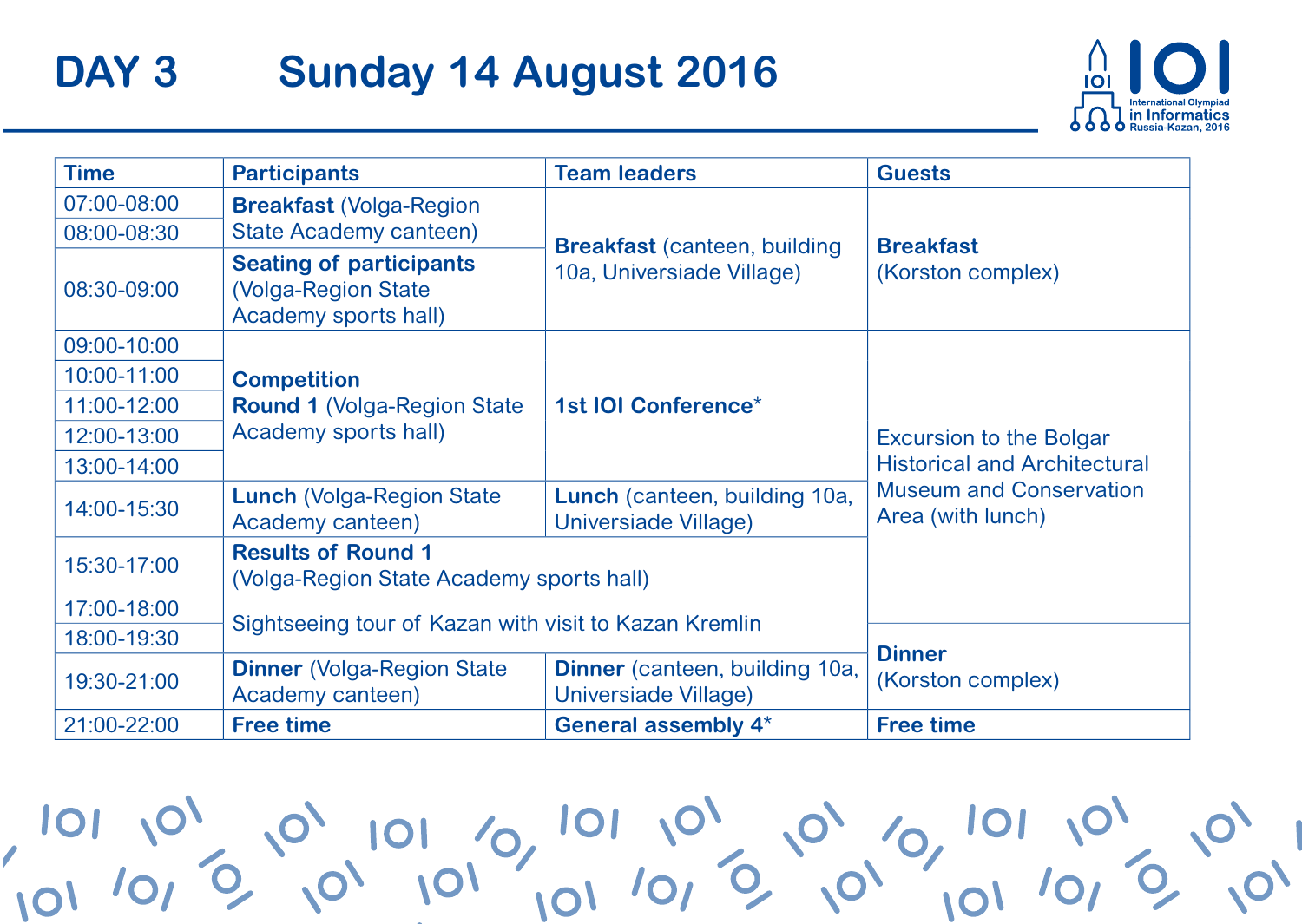# DAY<sub>4</sub> **Monday 15 August 2016**



| <b>Time</b> | <b>Participants</b>                                       | <b>Team leaders</b>                                                 | <b>Guests</b>                                                                         |
|-------------|-----------------------------------------------------------|---------------------------------------------------------------------|---------------------------------------------------------------------------------------|
| 07:00-08:00 | <b>Breakfast (Volga-Region)</b><br>State Academy canteen) | <b>Breakfast (canteen,</b><br>building 10a, Universiade<br>Village) | <b>Breakfast</b><br>(Korston complex)                                                 |
| 08:00-09:00 |                                                           |                                                                     |                                                                                       |
| 09:00-12:00 | "Sport in Kazan" excursion                                |                                                                     | Visit to Kazan Federal<br><b>University Museums</b>                                   |
| 12:00-14:00 | <b>Lunch (Volga-Region State)</b><br>Academy canteen)     | Lunch (canteen, building<br>10a, Universiade Village)               | <b>Lunch</b> (Korston complex)                                                        |
| 14:00-17:00 | <b>SABANTUI festival at</b>                               | <b>SABANTUI festival at</b><br>Universiade Village                  | <b>SABANTUI festival at</b><br>Universiade Village<br><b>Dinner</b> (Korston complex) |
| 17:00-18:00 | Universiade Village                                       | <b>Dinner</b> (canteen, building<br>10a, Universiade Village)       |                                                                                       |
| 18:00-19:00 | <b>Dinner</b> (Volga-Region State)<br>Academy canteen)    |                                                                     |                                                                                       |
| 19:00-21:00 | <b>Relaxation</b> / acclimatisation                       | <b>General assembly 5</b><br>(KFU IT-Lyceum)                        |                                                                                       |
| 21:00-22.00 |                                                           | <b>Translation of tasks</b><br>(KFU IT-Lyceum)                      | <b>Free time</b>                                                                      |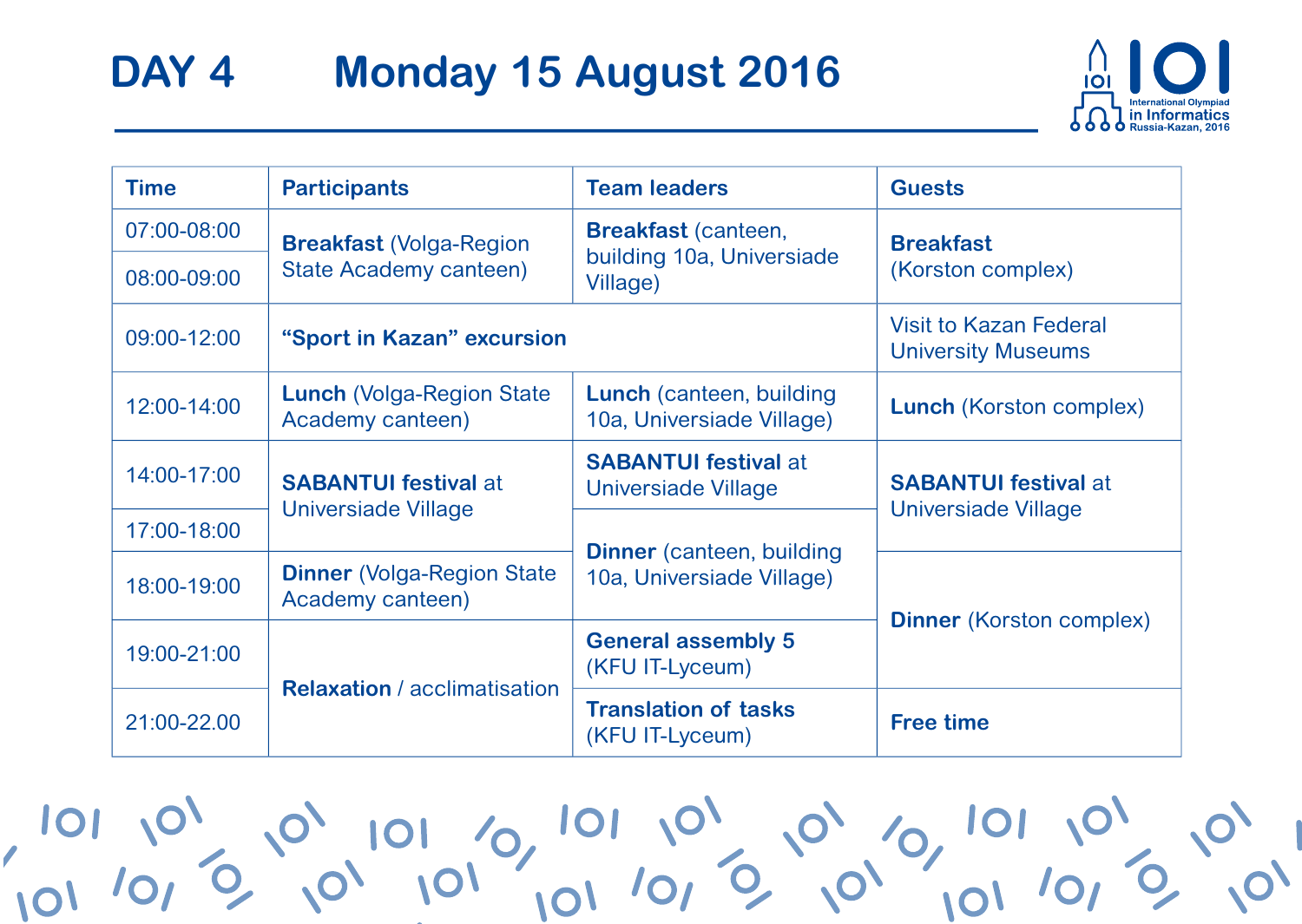#### DAY 5 Tuesday 16 August 2016



| <b>Time</b> | <b>Participants</b>                                                            | <b>Team leaders</b>                                   | <b>Guests</b>                                              |
|-------------|--------------------------------------------------------------------------------|-------------------------------------------------------|------------------------------------------------------------|
| 07:00-08:00 | <b>Breakfast (Volga-Region State)</b>                                          |                                                       |                                                            |
| 08:00-08:30 | Academy canteen)                                                               | <b>Breakfast (canteen, building</b>                   | <b>Breakfast</b>                                           |
| 08:30-09:00 | <b>Seating of participants</b><br>(Volga-Region State)<br>Academy sports hall) | 10a, Universiade Village)                             | (Korston complex)                                          |
| 09:00-10:00 |                                                                                |                                                       |                                                            |
| 10:00-11:00 | <b>Competition • Round 2</b><br>(Volga-Region State)<br>Academy sports hall)   | 2 <sup>nd</sup> IOI conference <sup>*</sup>           | Excursion to the island town<br>of Sviyazhsk on the cruise |
| 11:00-12:00 |                                                                                |                                                       |                                                            |
| 12:00-13:00 |                                                                                |                                                       |                                                            |
| 13:00-14:00 |                                                                                |                                                       |                                                            |
| 14:00-15:30 | <b>Lunch (Volga-Region State)</b><br>Academy canteen)                          | Lunch (canteen, building 10a,<br>Universiade Village) | ship Moskva, Streletskie za-<br>bavy interactive programme |
| 15:30-17:00 | <b>Results of Round 2</b><br>(Volga-Region State Academy sports hall)          |                                                       | (with lunch)                                               |
| 17:00-17:30 | Visit to the Dinosaur Park                                                     | <b>Transfer to KFU IT-Lyceum</b>                      |                                                            |
| 17:30-18:30 |                                                                                | General assembly 6*                                   |                                                            |
| 18:30-19:00 |                                                                                | Dinner (canteen, building 10a,                        | <b>Dinner</b> (Korston complex)                            |
| 19:00-20:00 |                                                                                | Universiade Village)                                  |                                                            |
| 20:00-21:00 | <b>Dinner (Volga-Region State</b><br>Academy canteen)                          | <b>Free time</b>                                      | <b>Free time</b>                                           |
| 21:00-22:00 | Free time                                                                      |                                                       |                                                            |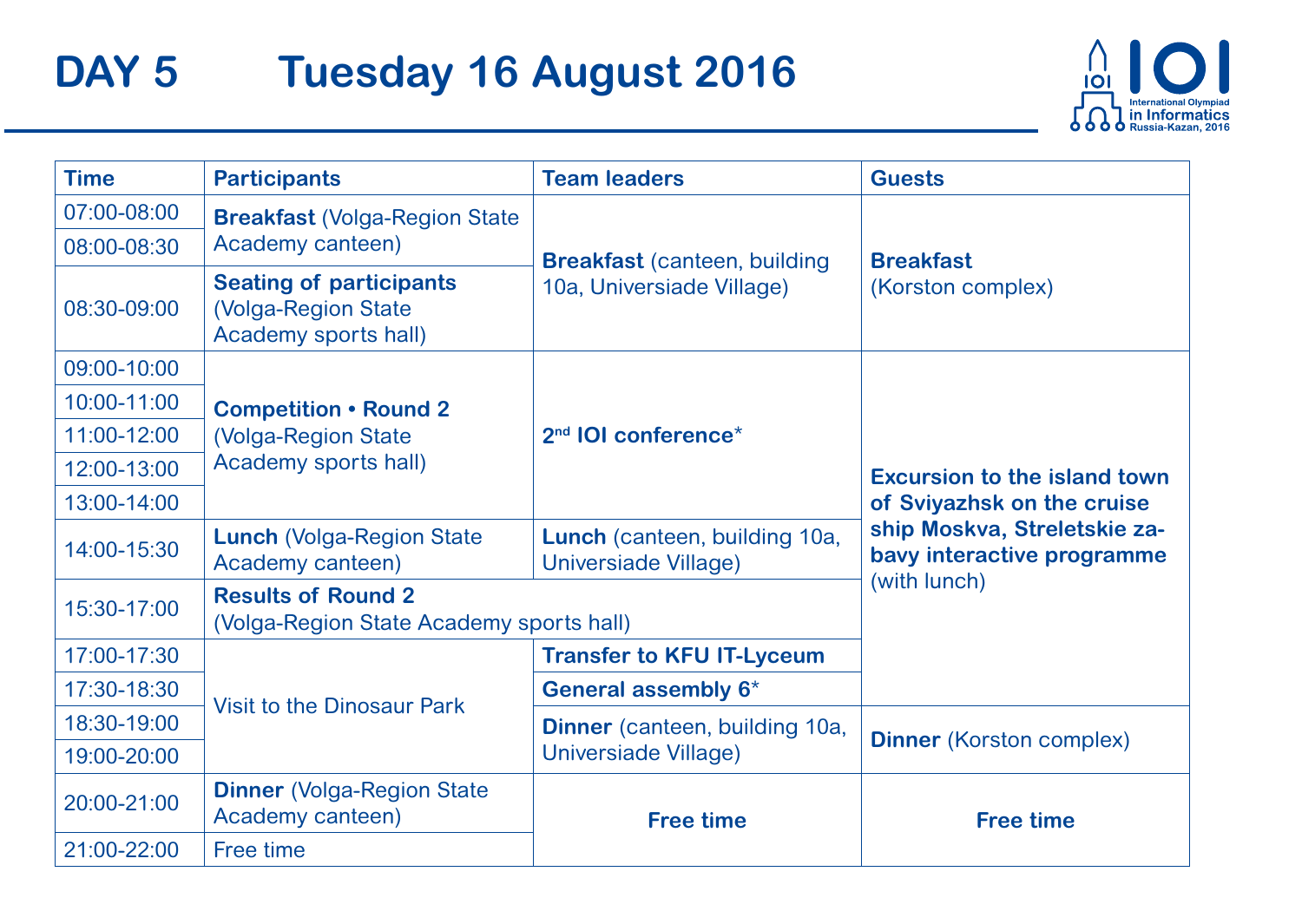

| Time          | <b>Participants</b>                                                      | <b>Team leaders</b>                                           | <b>Guests</b>                                                                            |
|---------------|--------------------------------------------------------------------------|---------------------------------------------------------------|------------------------------------------------------------------------------------------|
| 07:00-08:00   | <b>Breakfast (Volga-Region</b>                                           | <b>Breakfast</b> (canteen, building                           | <b>Breakfast</b>                                                                         |
| 08:00-09:00   | State Academy canteen)                                                   | 10a, Universiade Village)                                     | (Korston complex)                                                                        |
| 09:00-13:00   | <b>Excursion to Innopolis</b><br><b>IT</b> exhibition                    | Excursion to the island town<br>of Sviyazhsk                  | <b>Visit to Engelhardt</b><br><b>Astronomical Observatory,</b><br><b>KFU planetarium</b> |
| $13:00-14:00$ | <b>Lunch (Innopolis)</b>                                                 | <b>Transfer to Innopolis</b>                                  | Transfer to Innopolis                                                                    |
| 14.00-15.00   | <b>Transfer to Sviyazhsk</b>                                             | <b>Lunch</b> (Innopolis)                                      | <b>Lunch</b> (Innopolis)                                                                 |
| 15:00-18:00   | Excursion to the island<br>town of Sviyazhsk, Interac-<br>tive programme | <b>Excursion to Innopolis</b><br><b>IT</b> exhibition         | <b>Excursion to Innopolis</b><br><b>IT</b> exhibition                                    |
| 18:00-19:00   | Transfer to accommodation                                                |                                                               |                                                                                          |
| 19:00-21:00   | <b>Dinner</b> (Volga-Region<br><b>State Academy canteen)</b>             | <b>Dinner</b> (canteen, building<br>10a, Universiade Village) | <b>Dinner</b> (Korston complex)                                                          |
| 21:00-22:00   | <b>Free time</b>                                                         |                                                               |                                                                                          |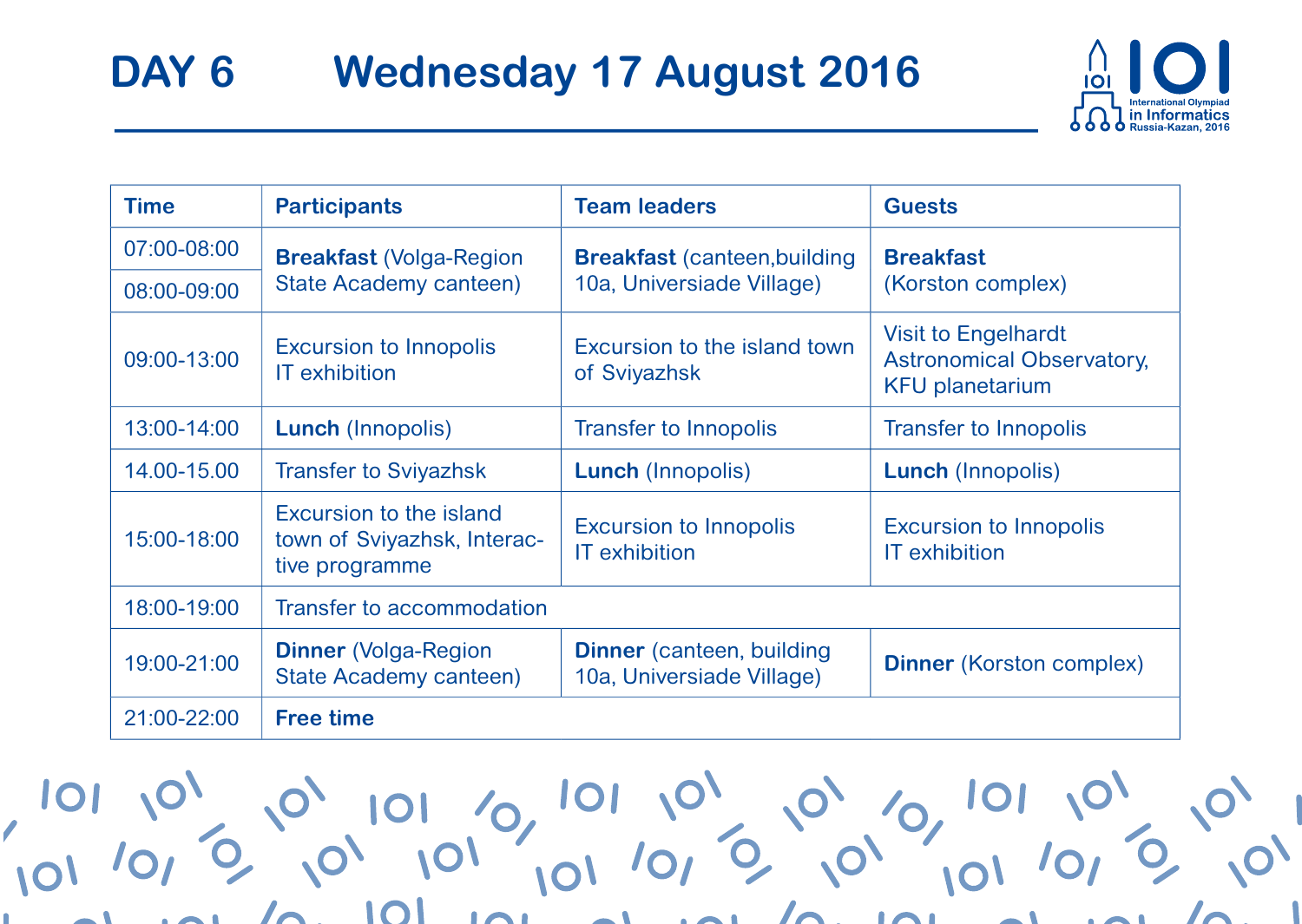# DAY 7 **Thursday 18 August 2016**



| <b>Time</b>     | <b>Participants</b>                                                           | <b>Team leaders</b>                                                     | <b>Guests</b>            |
|-----------------|-------------------------------------------------------------------------------|-------------------------------------------------------------------------|--------------------------|
| $07:00 - 08:00$ | <b>Breakfast (Volga-Region</b>                                                | <b>Breakfast</b> (canteen, building                                     | <b>Breakfast</b>         |
| 08:00-09:00     | State Academy canteen)                                                        | 10a, Universiade Village)                                               | (Korston complex)        |
| 09:00-10:00     |                                                                               |                                                                         |                          |
| 10:00-11:00     | <b>Tour of Kazan Federal</b>                                                  |                                                                         |                          |
| 11:00-12:00     | University facilities                                                         | General assembly 7*                                                     | Visit to Raifa Monastery |
| 12:00-13:00     |                                                                               |                                                                         |                          |
| 13:00-14:00     | <b>Lunch (Volga-Region State)</b>                                             | Lunch (canteen, building                                                | Lunch                    |
| 14:00-15:00     | Academy canteen)                                                              | 10a, Universiade Village)                                               | (Korston complex)        |
| 15:00-16:00     | <b>Transfer to Pyramid complex</b>                                            |                                                                         |                          |
| 16:00-17:00     | Olympiad closing ceremony<br><b>Pyramid complex</b>                           |                                                                         |                          |
| 17:00-18:00     |                                                                               |                                                                         |                          |
| 18:00-19:00     | Transfer to accommodation Celebration dinner                                  |                                                                         |                          |
| 19:00-20:00     | <b>Celebration dinner</b>                                                     | Celebration dinner, Official reception from the government of           |                          |
| $20:00 - 21:00$ | <b>Entertainment programme</b><br>(Riviera complex, Ermitazh<br>concert hall) | <b>Tatarstan Entertainment programme</b><br>(Korston complex, ballroom) |                          |
| 21:00-22:00     | Transfer to accommodation                                                     | <b>Transfer to</b><br>accommodation                                     | <b>Free time</b>         |